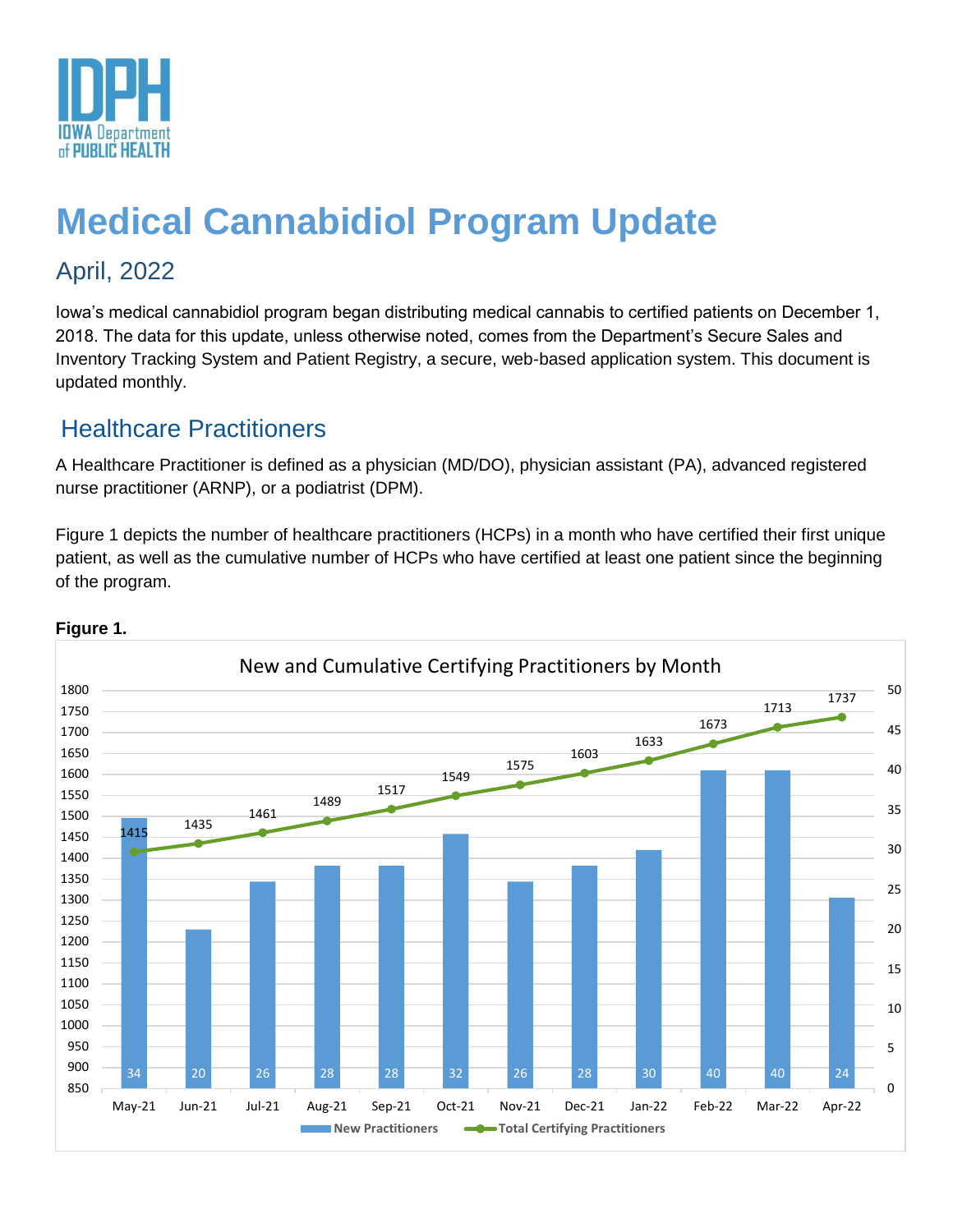Figure 2 depicts the number of ARNPs, DO/MDs, PAs and podiatrists who have certified their first unique patient. Prior to July 1, 2020, ARNPs, PAs and podiatrists were not allowed to certify patients.



**Figure 2.**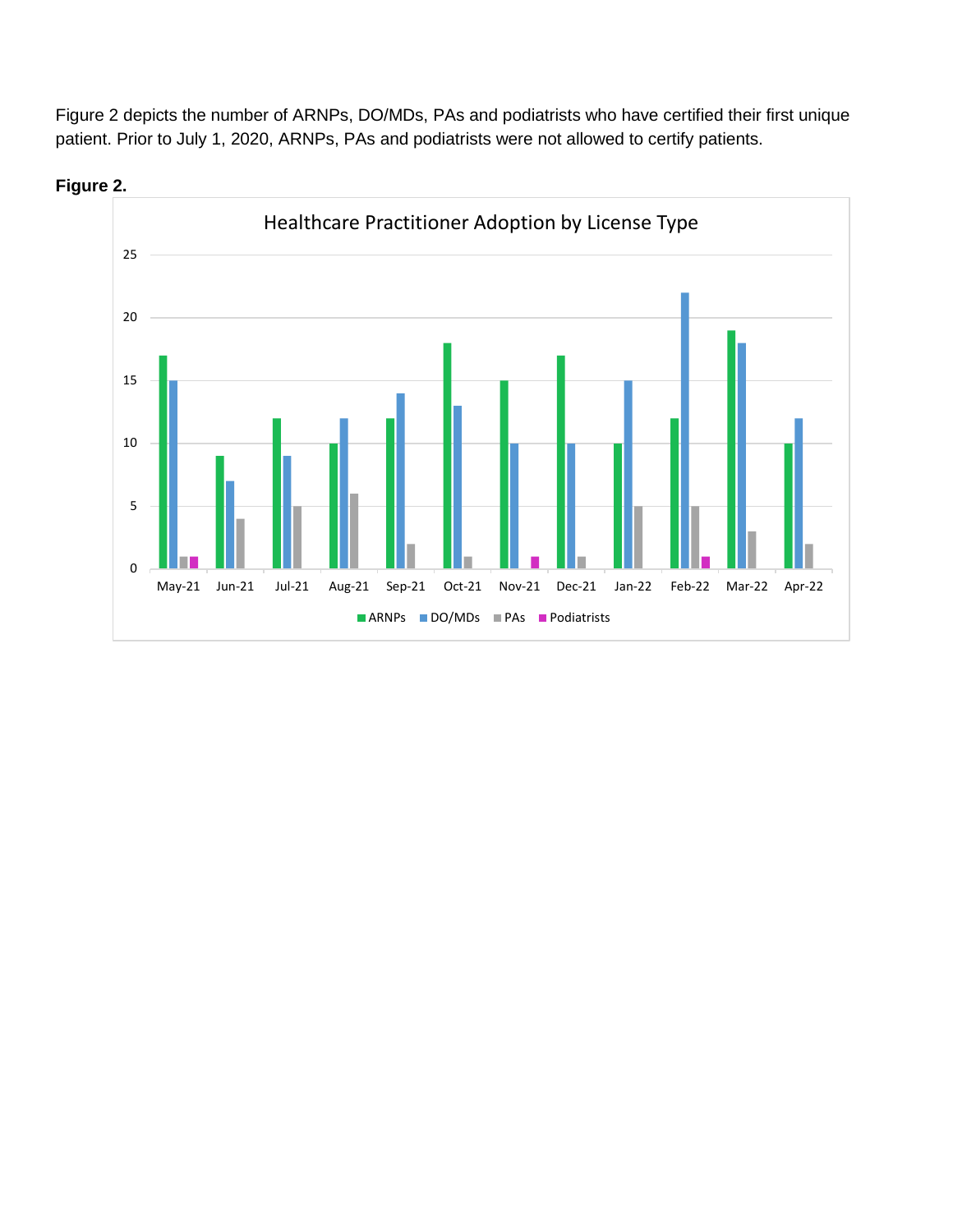### Active Patient and Caregiver Registration Cards

In order to purchase medical cannabidiol products from Iowa's licensed dispensaries, patients must have their qualifying medical condition certified by a healthcare practitioner. Once certified, a patient can apply for a registration card that is valid for one year.

Figure 3 depicts the number of patients with active registration cards in each of the last 12 months. The total includes adult and minor patients. Prior to July 1, 2020 registration cards were issued by the Iowa Department of Transportation. IDPH began issuing cards on July 1, 2020.

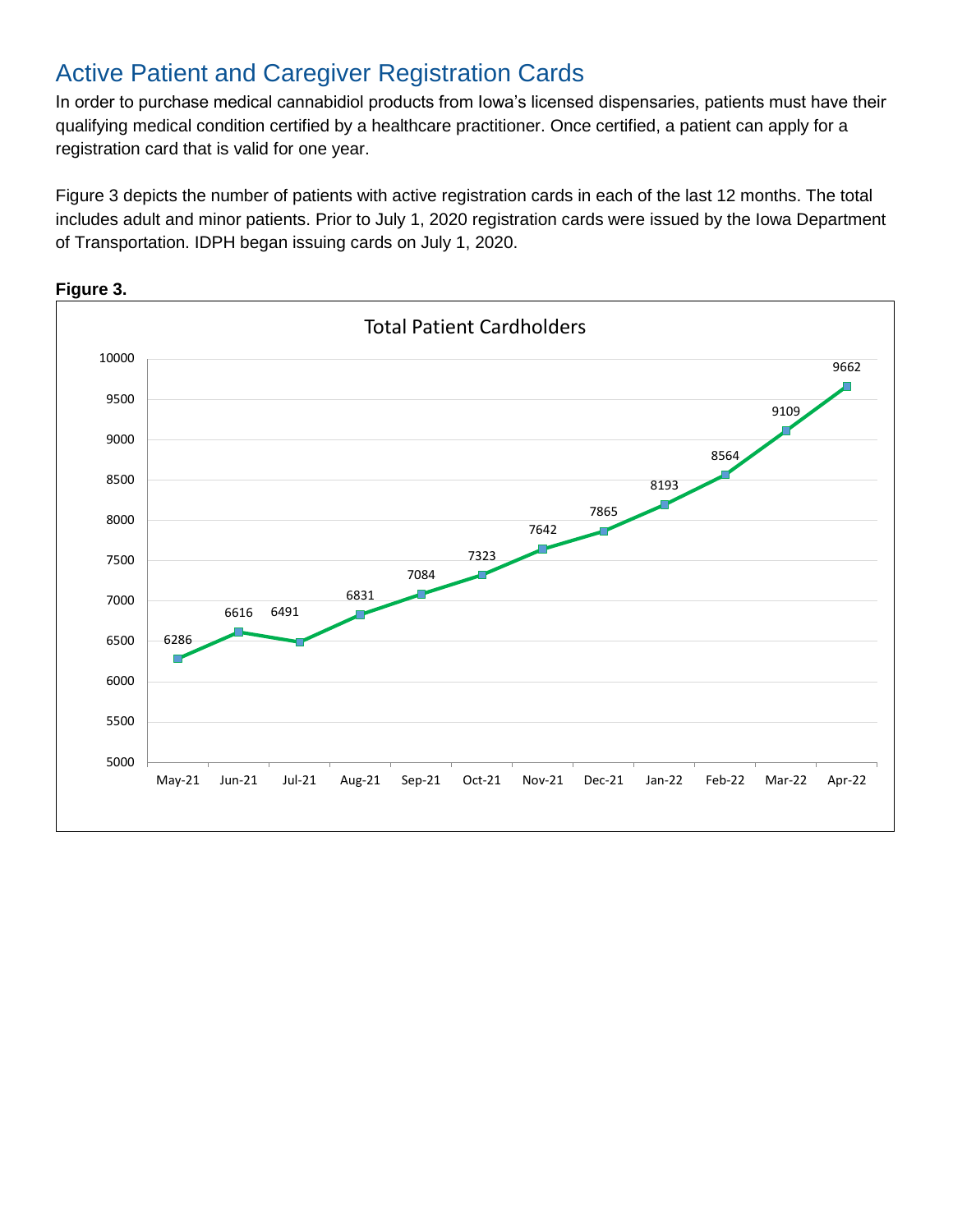Figure 4 depicts the number of registration cards issued to patients in each of the last 12 months. The patient cards issued includes new patients, as well as patients renewing their registration card. The cumulative numbers of patient cards issued since the beginning of the program is displayed using a trend line.



#### **Figure 4.**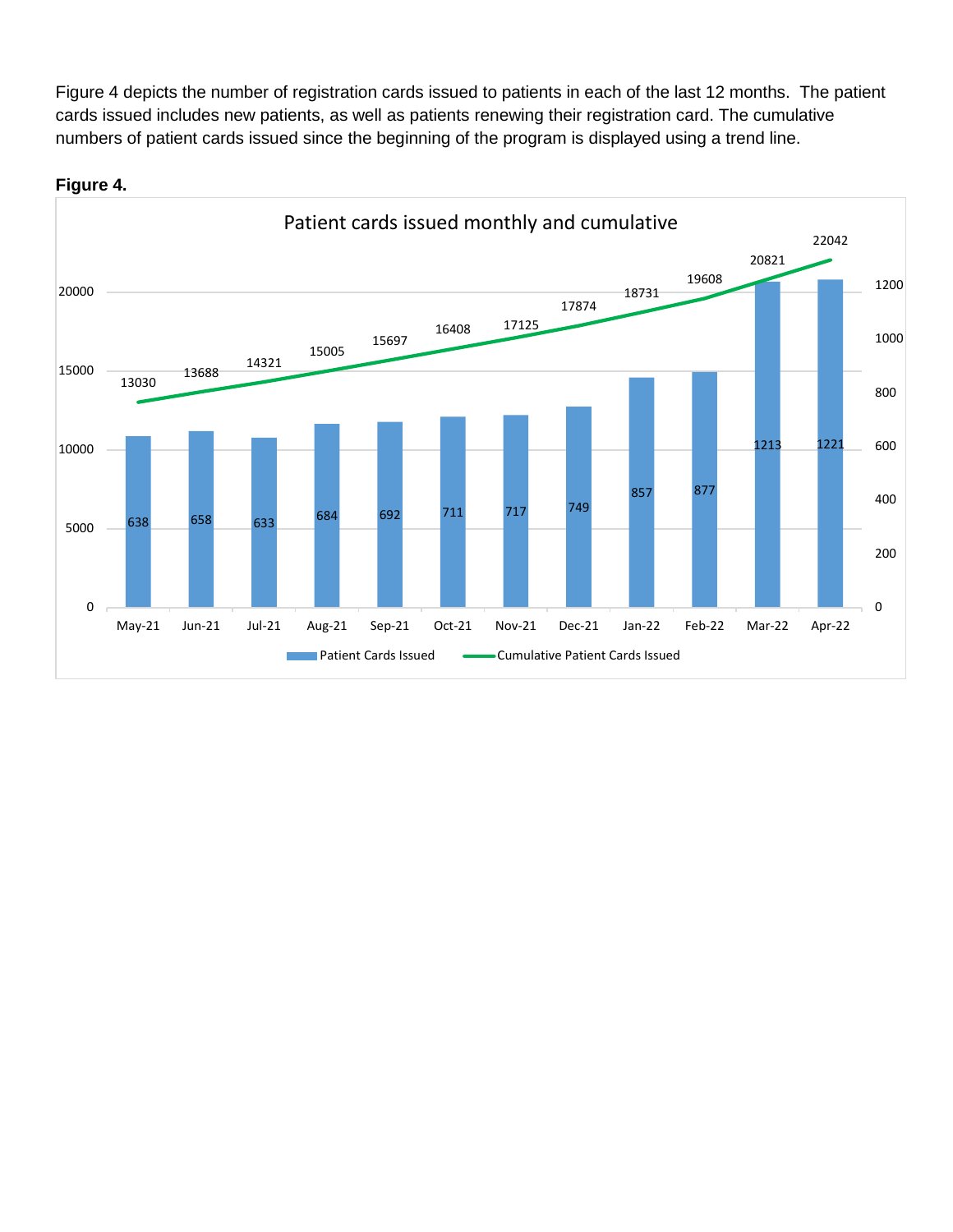Figure 5 depicts the certifications by age group for each qualifying debilitating medical condition for all active patient cardholders, by qualifying medical condition.

| ı ıyuı <del>c</del> v. |          |            |               |        |                        |         |            |                    |             |                 |                                   |                                     |              |            |
|------------------------|----------|------------|---------------|--------|------------------------|---------|------------|--------------------|-------------|-----------------|-----------------------------------|-------------------------------------|--------------|------------|
| Age                    | AIDS/HIV | <b>ALS</b> | <b>Autism</b> | Cancer | <b>Chronic</b><br>Pain | Crohn's | <b>MS</b>  | <b>Parkinson's</b> | <b>PTSD</b> | <b>Seizures</b> | <b>Terminal</b><br><b>Illness</b> | <b>Ulcerative</b><br><b>Colitis</b> | <b>Total</b> | % of Total |
| 10 or Under            | $\ast$   | *          | 59            | *      | $\ast$                 | *       | ∗          | $\ast$             | *           | 18              | *                                 | *                                   | 81           | 0.84%      |
| $11 - 17$              | ∗        | *          | 29            | *      | 13                     | ∗       | *          | ∗                  | 8           | 10              | *                                 | ∗                                   | 64           | 0.66%      |
| $18 - 30$              | *        | $\ast$     | 34            | 14     | 581                    | 19      | $\ast$     | *                  | 390         | 46              | $\ast$                            | 10                                  | 1105         | 11.40%     |
| $31 - 40$              | 8        | *          | 6             | 42     | 1431                   | 36      | 35         | ∗                  | 585         | 49              | *                                 | 16                                  | 2212         | 22.83%     |
| $41 - 50$              | 7        | *          | ∗             | 67     | 1463                   | 35      | 65         | 10                 | 340         | 37              | ∗                                 | 16                                  | 2043         | 21.08%     |
| $51 - 60$              | 8        | 6          | *             | 112    | 1372                   | 17      | 42         | 17                 | 152         | 17              | $\ast$                            | *                                   | 1754         | 18.10%     |
| $61 - 70$              | 8        | *          | *             | 161    | 1235                   | 13      | 34         | 38                 | 75          | 10              | *                                 | 7                                   | 1591         | 16.42%     |
| $71 - 80$              | *        | ∗          | 木             | 62     | 482                    | *       | 12         | 35                 | 22          | 6               | *                                 | *                                   | 628          | 6.48%      |
| $81 - 90$              | *        | *          | зķ            | 19     | 140                    | *       | $\ast$     | 18                 | *           | *               | *                                 | *                                   | 184          | 1.90%      |
| Over 90                | *        | *          | *             | *      | 21                     | *       | *          | $\ast$             | *           | $*$             | *                                 | *                                   | 29           | 0.30%      |
| <b>Total</b>           | 36       | <b>13</b>  | <b>134</b>    | 483    | 6740                   | 125     | <b>194</b> | 127                | 1575        | <b>194</b>      | 17 <sup>1</sup>                   | 53                                  | 9691         |            |
| % of Total             | 0.37%    | 0.13%      | 1.38%         | 4.98%  | 69.55%                 | 1.29%   | 2.00%      | 1.31%              | 16.25%      | 2.00%           | 0.18%                             | 0.55%                               |              |            |

#### **Figure 5.**

*Note: Patients may have more than one qualifying condition; however, the data reflected in this table represents unique certified patients and includes only the primary condition listed on each certification* 

Figure 6 represents the patient population percentage by gender.

### **Figure 6.**

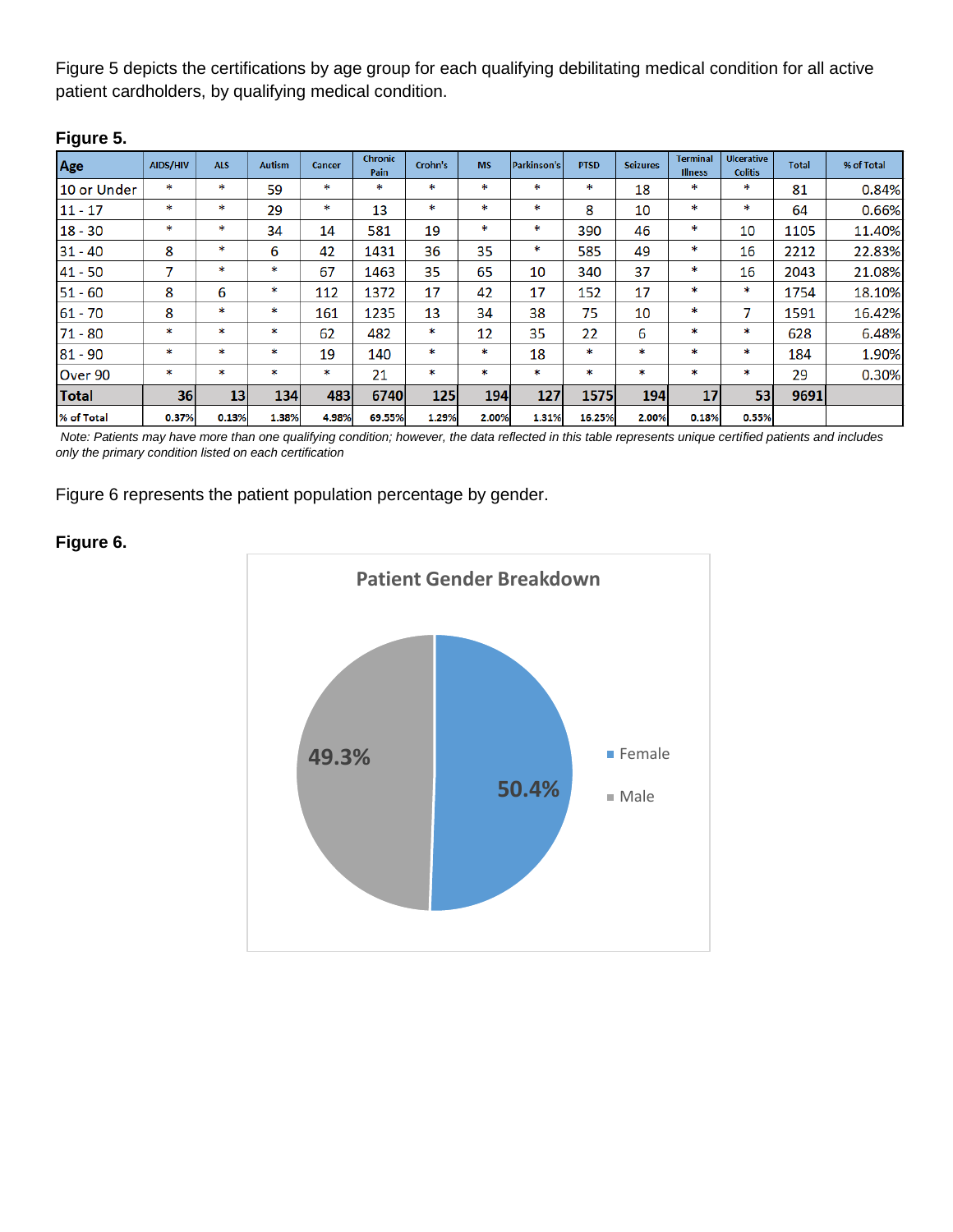Patients in Iowa are eligible for a reduced fee when applying for their medical cannabidiol registration card. If a patient can provide proof of Social Security Disability Benefit (SSD), Supplemental Security Income (SSI), or Medicaid, they are eligible for a reduced fee. Figure 7 depicts the percentage of standard (\$100) or reduced (\$25) fee applications, as well as the percentage of each reduced fee type. **Figure 7.**

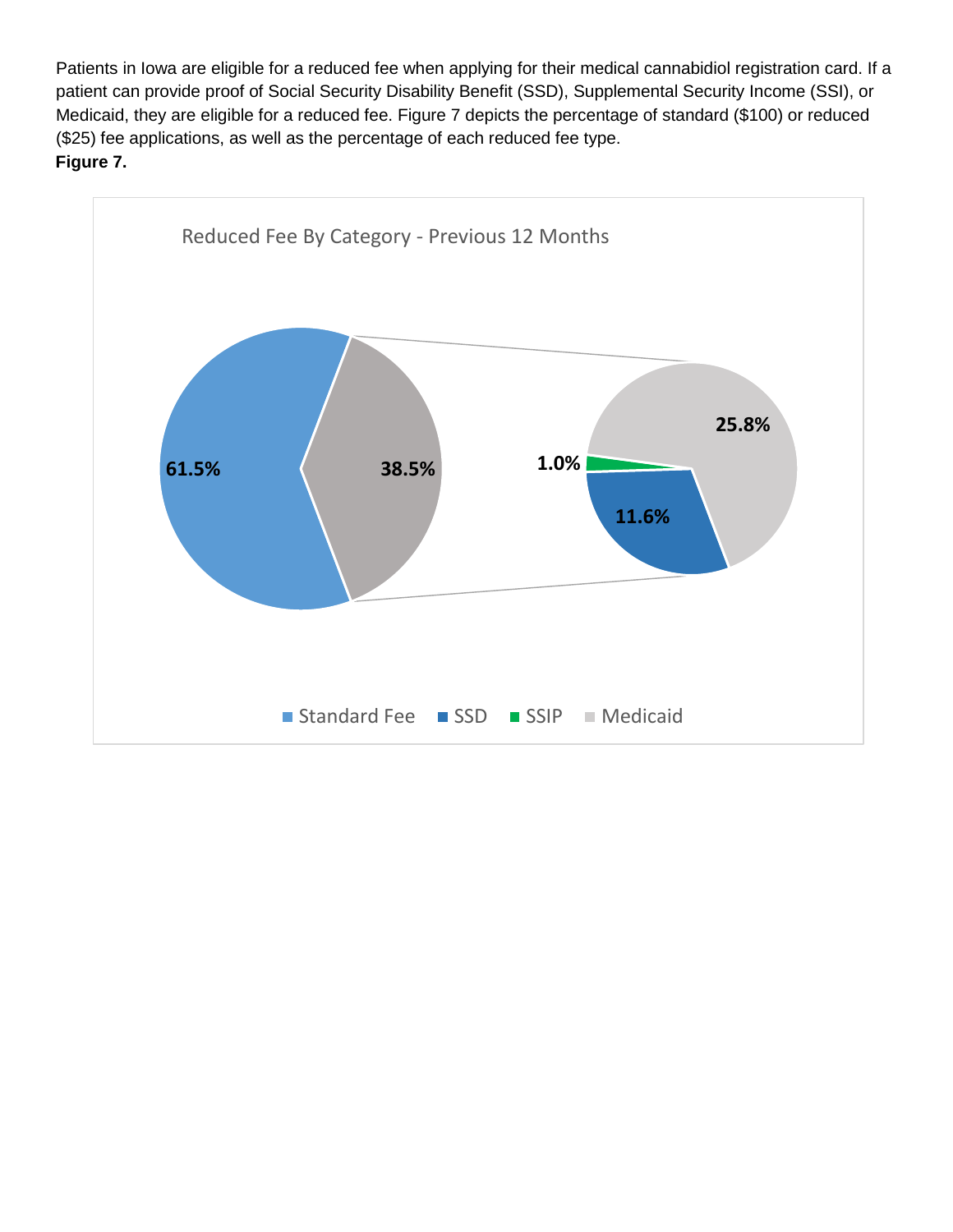A patient's medical cannabidiol registration card is valid for one year.

**Figure 8** represents the number of cards expiring each month as compared to the number of renewal

applications.

**Figure 9** represents patient renewals at different time periods within card expiration.





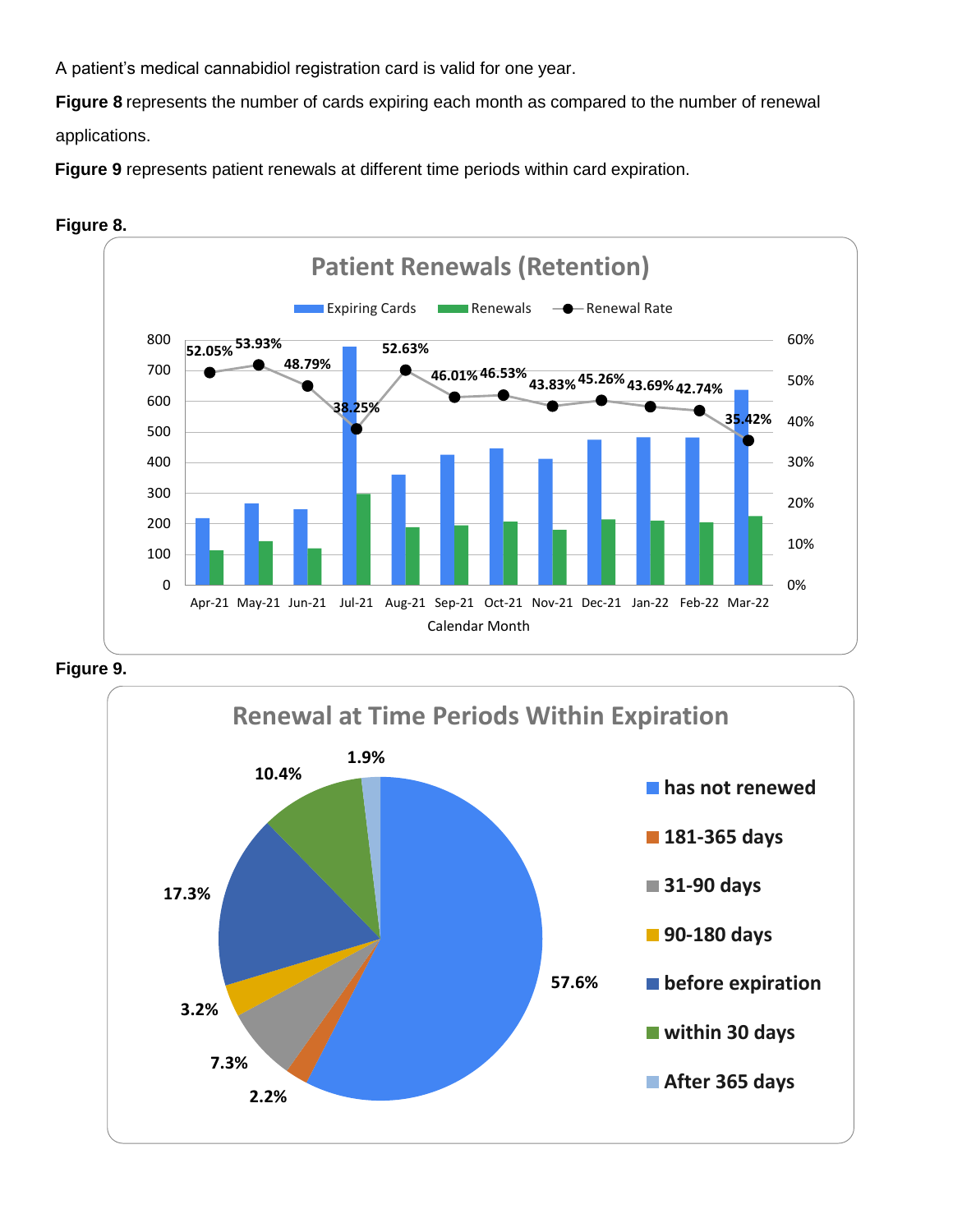# **Caregivers**

Designated caregivers are those who are certified by a patient's healthcare practitioner to purchase and possess medical cannabidiol products on behalf of a patient. A caregiver is designated if a patient is too ill, immobilized or otherwise unable to visit a dispensary. Figure 10 depicts the number of caregiver registration cards issued in each of the last 12 months. The cumulative number of caregiver cards issued since the beginning of the program is also depicted.



#### **Figure 10.**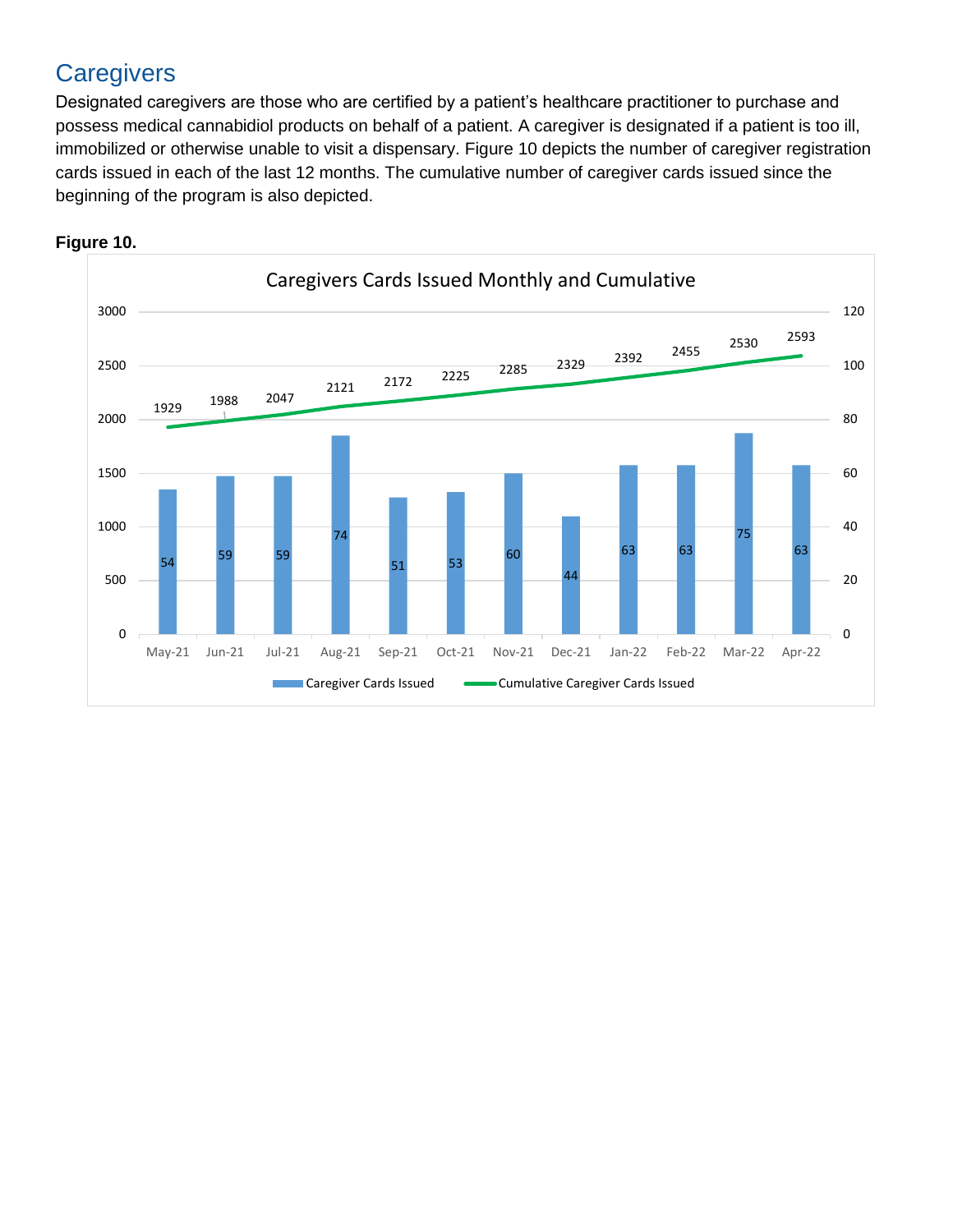## Dispensary Sales

Iowa's licensed dispensaries are required to transmit their medical cannabidiol dispensing data to the state's Secure Sales and Inventory Tracking System on a real-time basis.

Figure 11 depicts the number of unique patients who visited a dispensary, as well as the total number of dispensary visits in the previous 12 months.



#### **Figure 11.**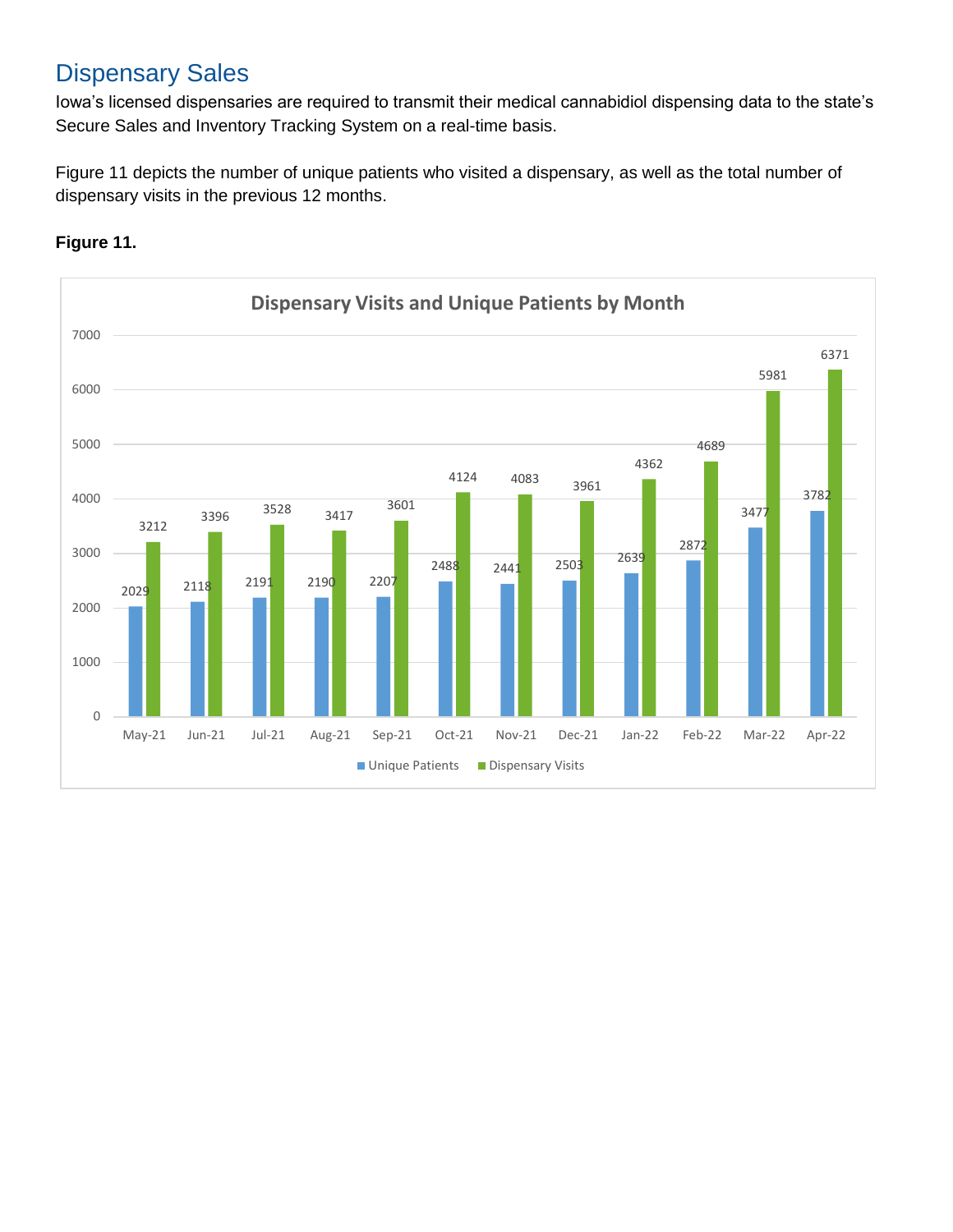Figure 12 represents the average transaction price (excluding tax) at Iowa's licensed dispensaries during the previous 12 months.



Figure 13 represents the total sales (excluding tax) in each month of 2020 among Iowa's licensed dispensaries.



#### **Figure 13.**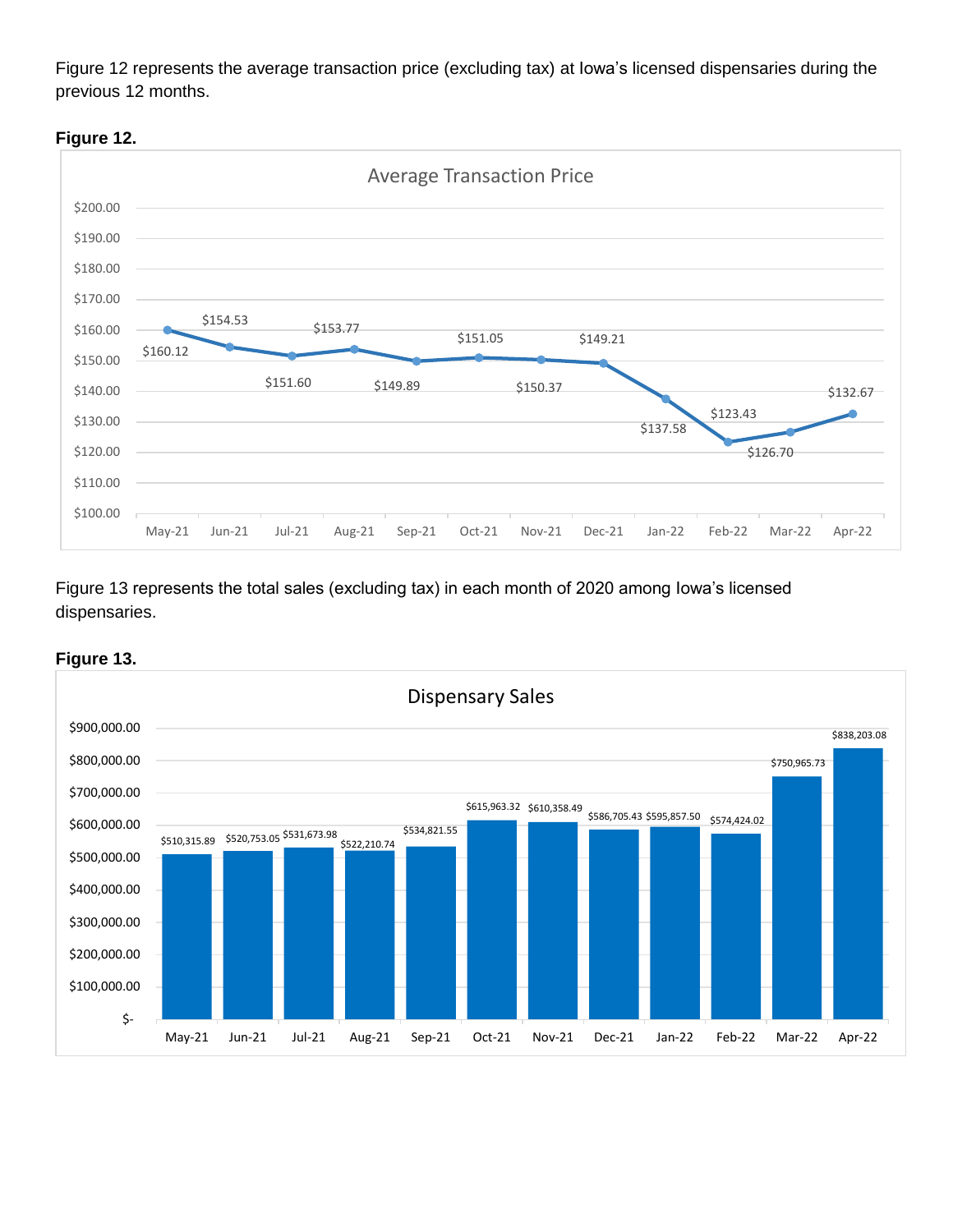Chapter 124E allows Iowa's two licensed manufacturers to manufacture products in the following forms: oral forms (tinctures, capsules, tablets and sublingual forms), topical forms (gels, ointments, creams, lotions and transdermal patches), nebulizeable forms, suppository forms and vaporized forms (vaporized forms became available for sale on August 7, 2019).

Figures 14 & 15 depict the percentage of product sales in 2020 by formulation and product type.



### **Figure 14 & 15.**